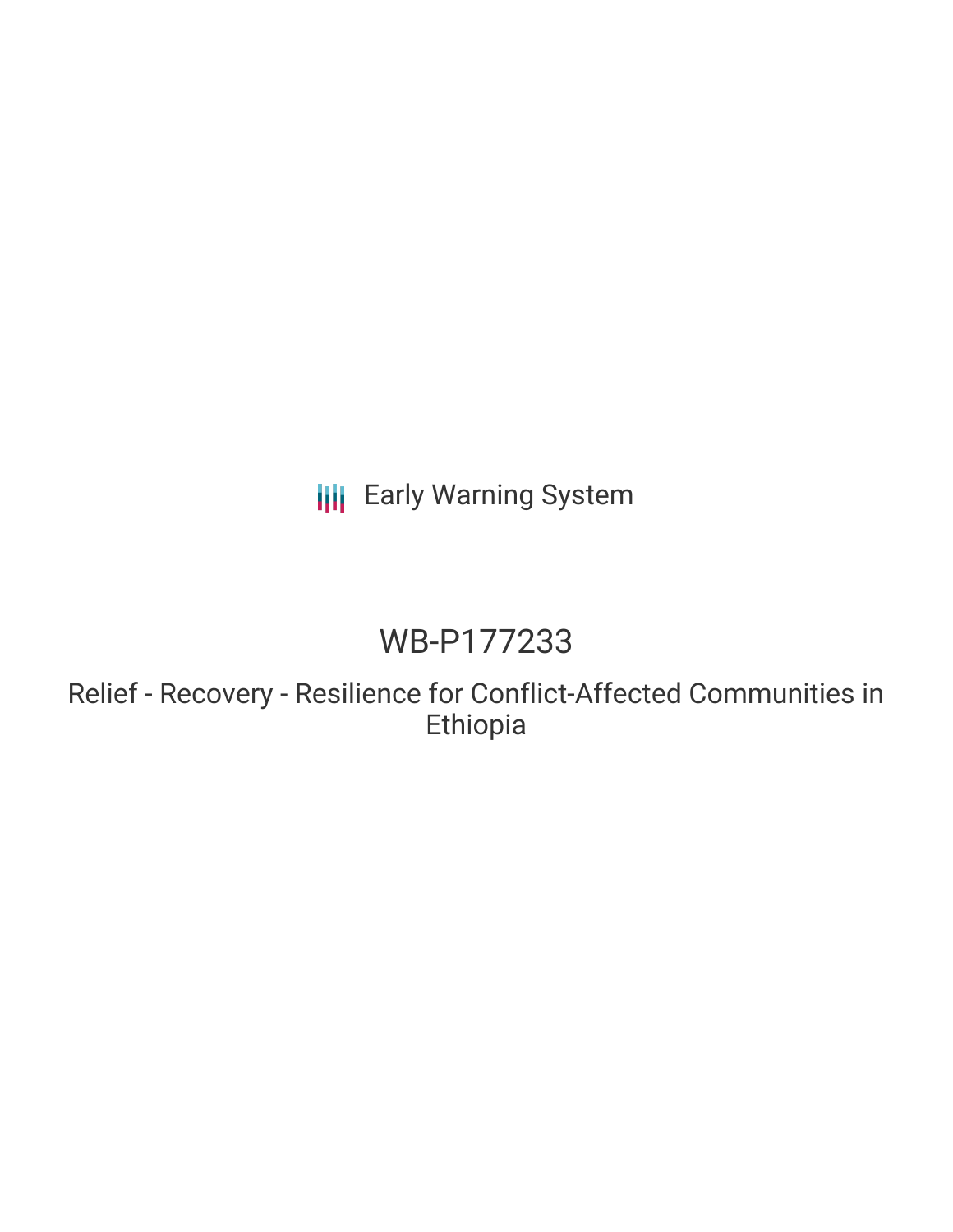

### **Quick Facts**

| <b>Countries</b>               | Ethiopia                                 |
|--------------------------------|------------------------------------------|
| <b>Financial Institutions</b>  | World Bank (WB)                          |
| <b>Status</b>                  | Active                                   |
| <b>Bank Risk Rating</b>        | A                                        |
| <b>Voting Date</b>             | 2022-03-25                               |
| <b>Borrower</b>                | Government of Ethiopia                   |
| <b>Sectors</b>                 | Education and Health, Law and Government |
| <b>Investment Type(s)</b>      | Grant, Loan                              |
| <b>Investment Amount (USD)</b> | \$150.00 million                         |
| <b>Grant Amount (USD)</b>      | \$150.00 million                         |
| <b>Project Cost (USD)</b>      | \$300.00 million                         |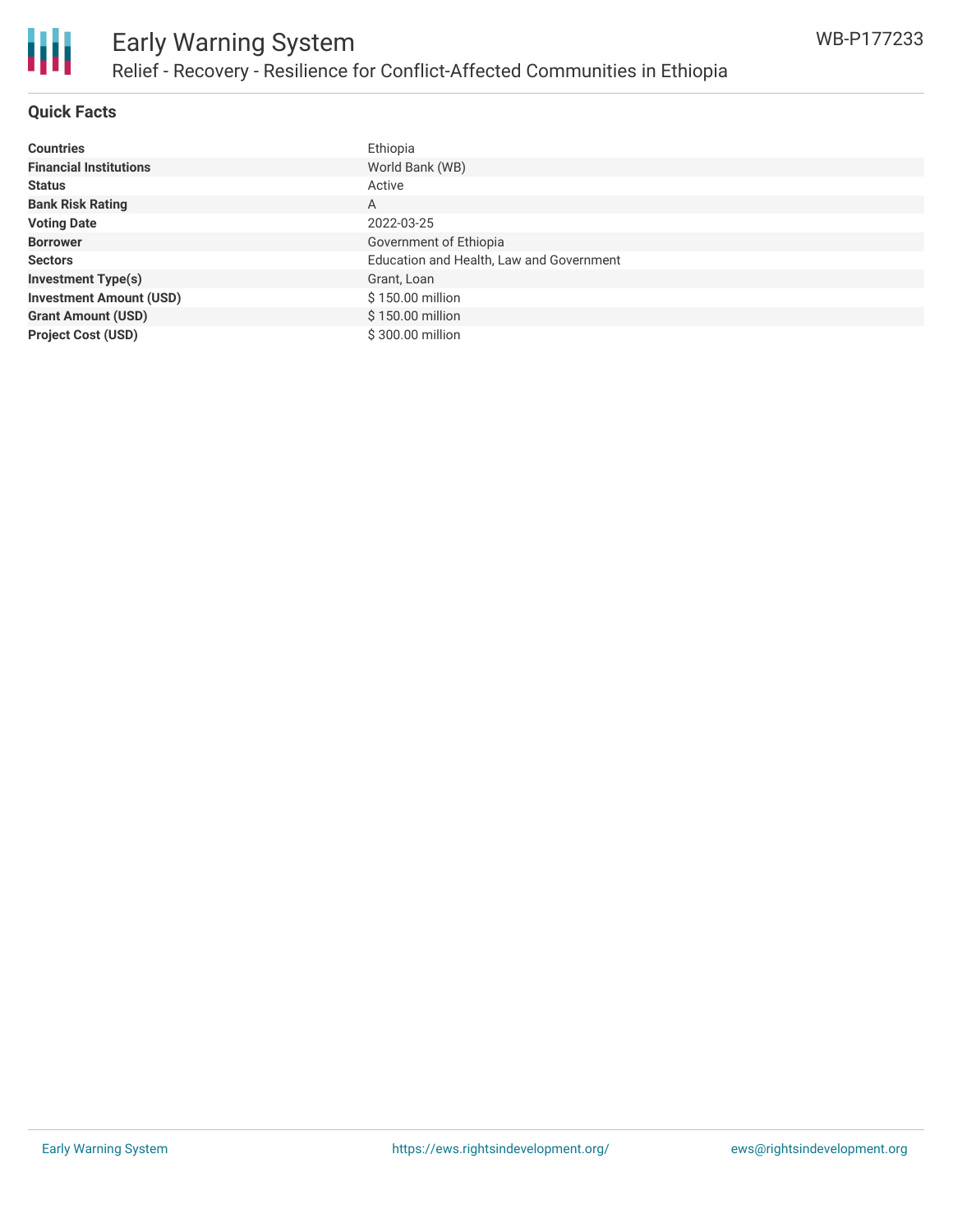

### **Project Description**

According to the bank website, the objectives of this project are to (i) rebuild and improve access to basic services and climate-resilient community infrastructure and (ii) improve access to multi-sectoral response services for Gender-Based Violence (GBV) survivors; in selected conflict-affected communities in Ethiopia.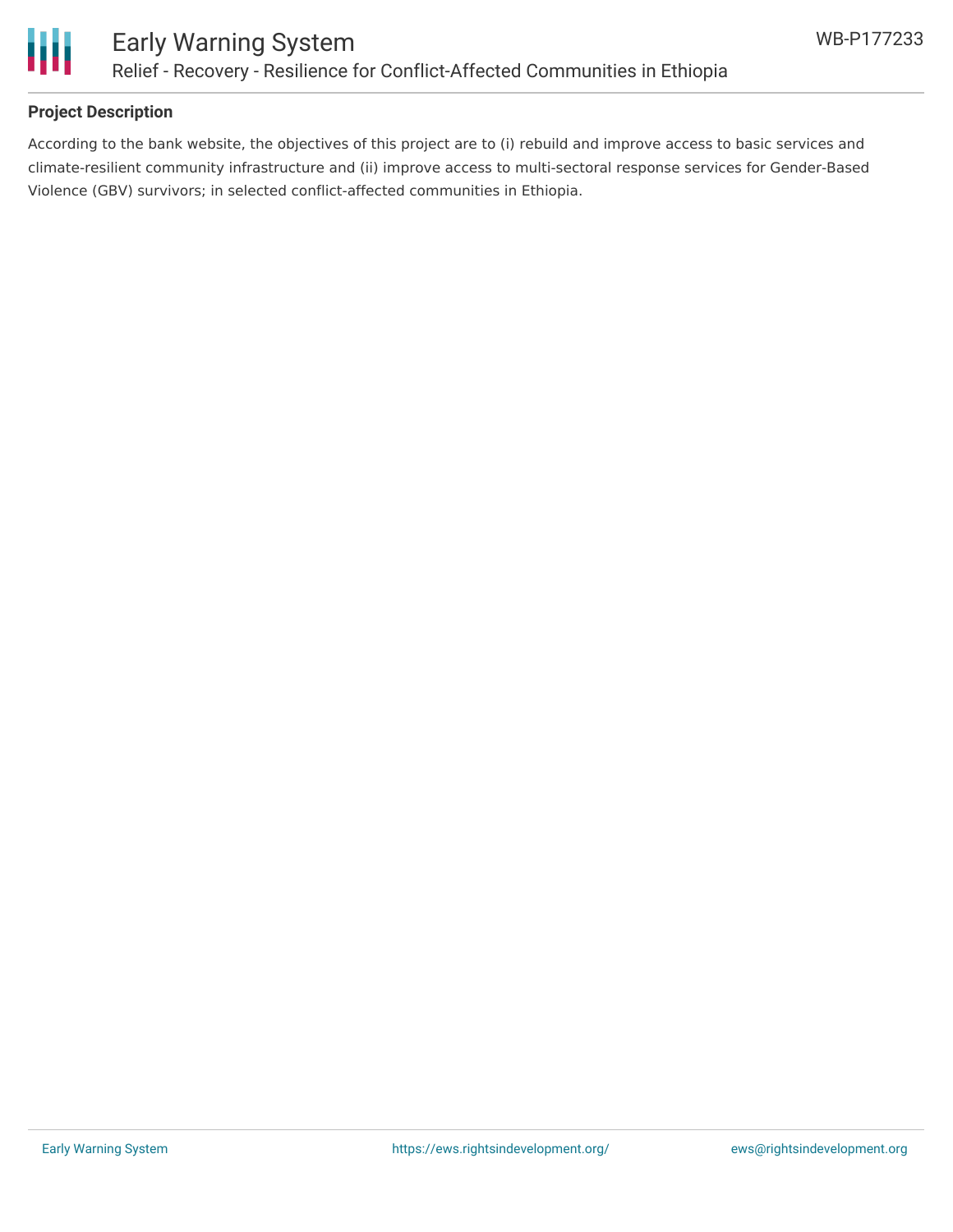

# Early Warning System Relief - Recovery - Resilience for Conflict-Affected Communities in Ethiopia

## **Investment Description**

World Bank (WB)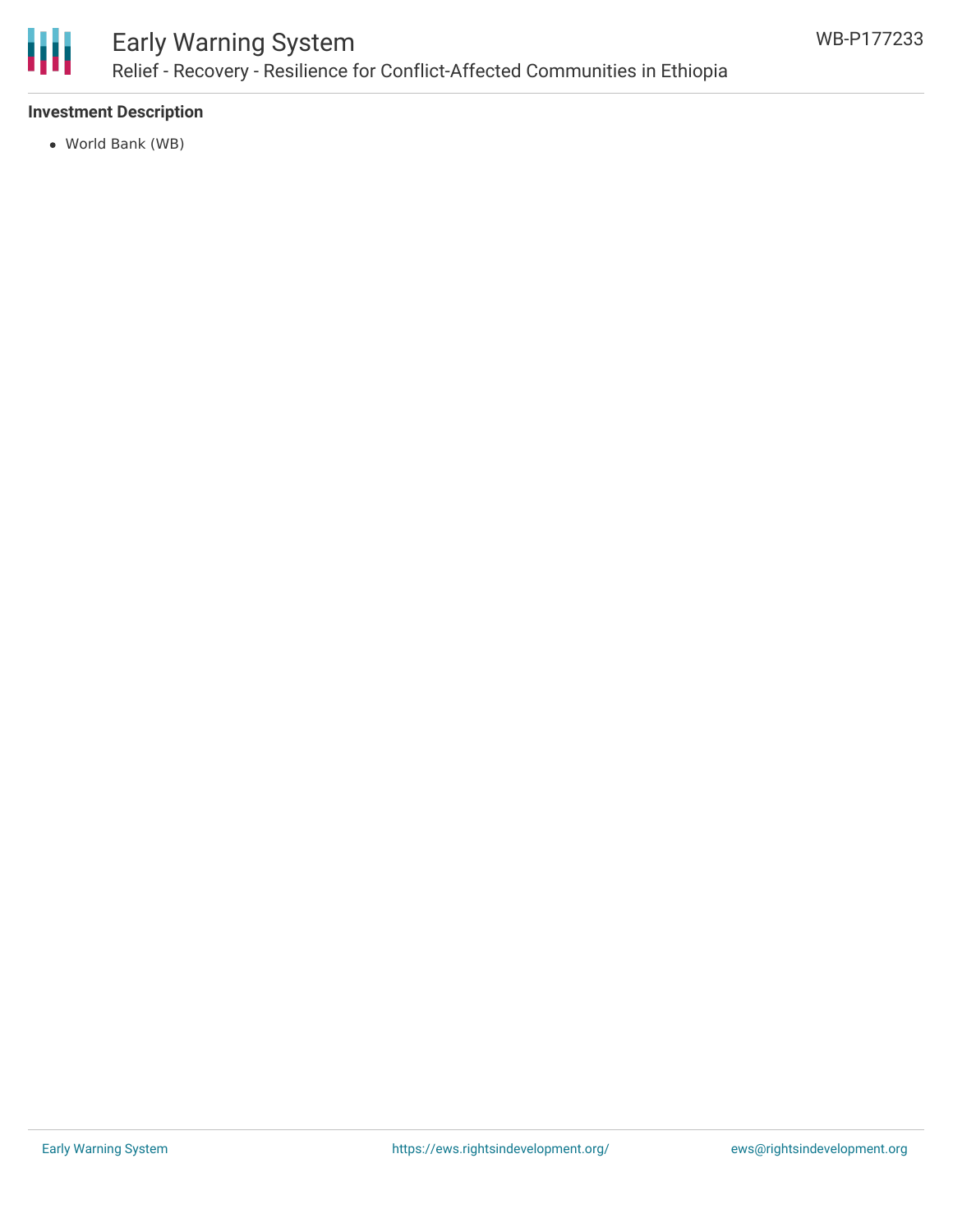

### **Contact Information**

The World Bank 1818 H Street, NW Washington, D.C. 20433 Telephone: (202) 473-1000

#### ACCESS TO INFORMATION

To submit an information request for project information, you will have to create an account to access the Access to Information request form. You can learn more about this process at: https://www.worldbank.org/en/access-toinformation/request-submission

#### ACCOUNTABILITY MECHANISM OF THE WORLD BANK

The World Bank Inspection Panel is the independent complaint mechanism and fact-finding body for people who believe they are likely to be, or have been, adversely affected by a World Bank-financed project. If you submit a complaint to the Inspection Panel, they may investigate to assess whether the World Bank is following its own policies and procedures for preventing harm to people or the environment. You can contact the Inspection Panel or submit a complaint by emailing ipanel@worldbank.org. Information on how to file a complaint and a complaint request form are available at: https://www.inspectionpanel.org/how-tofile-complaint